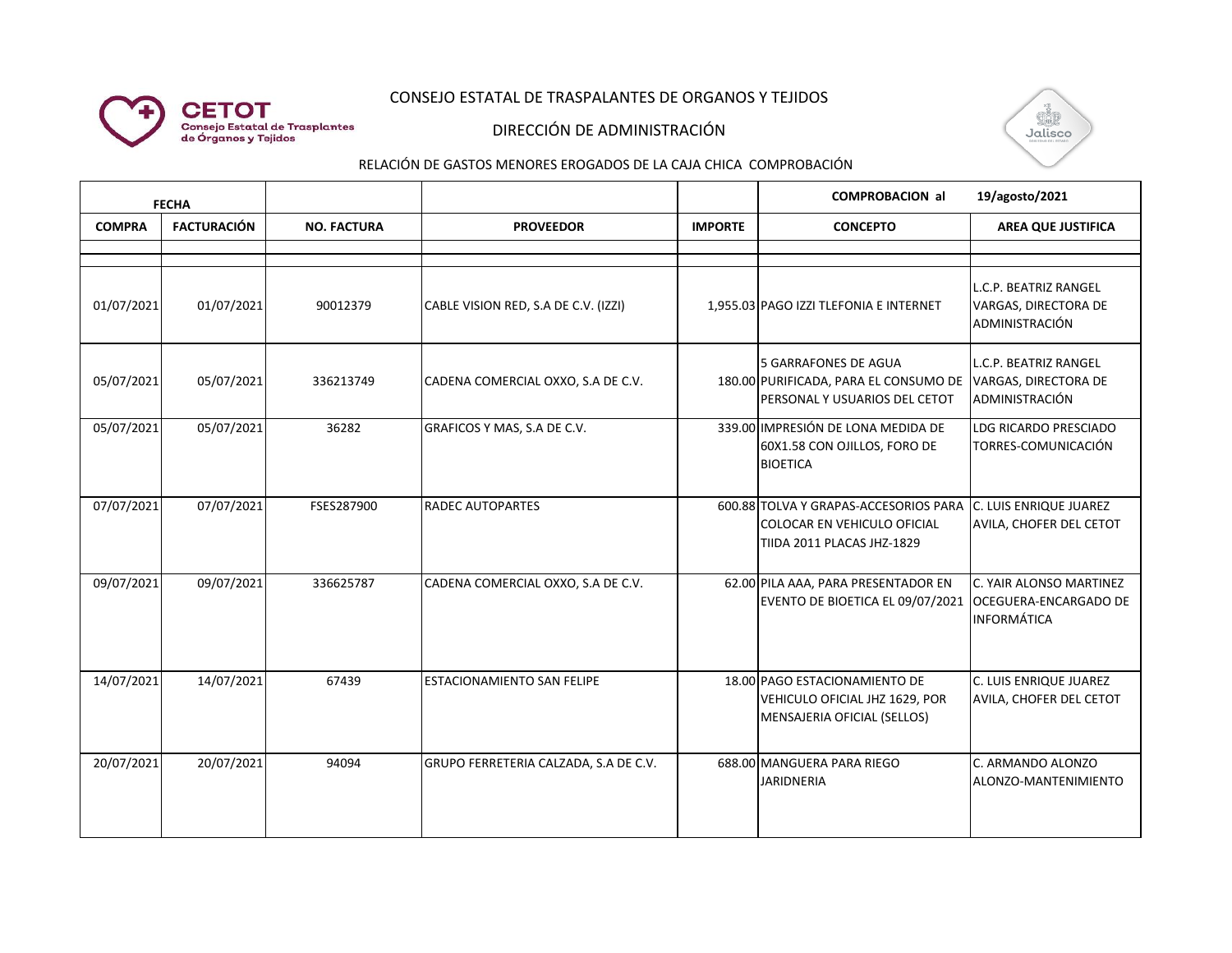# CONSEJO ESTATAL DE TRASPALANTES DE ORGANOS Y TEJIDOS



### DIRECCIÓN DE ADMINISTRACIÓN



#### RELACIÓN DE GASTOS MENORES EROGADOS DE LA CAJA CHICA COMPROBACIÓN

| <b>FECHA</b>  |                    |                    |                                                |                | <b>COMPROBACION al</b>                                                                                                 | 19/agosto/2021                                                  |
|---------------|--------------------|--------------------|------------------------------------------------|----------------|------------------------------------------------------------------------------------------------------------------------|-----------------------------------------------------------------|
| <b>COMPRA</b> | <b>FACTURACIÓN</b> | <b>NO. FACTURA</b> | <b>PROVEEDOR</b>                               | <b>IMPORTE</b> | <b>CONCEPTO</b>                                                                                                        | <b>AREA QUE JUSTIFICA</b>                                       |
| 20/07/2021    | 20/07/2021         | 94095              | GRUPO FERRETERIA CALZADA, S.A DE C.V.          |                | 1,623.99 COMPRA DE HERRAMIENTA MENOR<br>PARA EL AREA DE MANTENIMIENTO<br><b>DEL CETOT</b>                              | C. ARMANDO ALONZO<br>ALONZO - MANTENIMIENTO                     |
| 20/07/2021    | 20/07/2021         | 337667991          | CADENA COMERCIAL OXXO, S.A DE C.V.             |                | <b>5 GARRAFONES DE AGUA</b><br>180.00 PURIFICADA, PARA EL CONSUMO DE<br>PERSONAL Y USUARIOS DEL CETOT                  | L.C.P. BEATRIZ RANGEL<br>VARGAS, DIRECTORA DE<br>ADMINISTRACIÓN |
| 21/07/2021    | 21/07/2021         | 23025              | ECOGASOLINERIA NOVA, S.A DE C.V.               |                | 500.00 ABASTECIMIENTO DE GASOLINA<br>MAGNA POR 23.84 LTS PARA<br>VEHICULO OFICIAL TIIDA PLACAS JHZ-<br>1629            | C. LUIS ENRIQUE JUAREZ<br>AVILA, CHOFER DEL CETOT               |
| 22/07/2021    | 22/07/2021         | CLI11656282        | SERVICIOS GASOLINEROS DE MEXICO, S.A<br>DE.C.V |                | 210.80 10 LTS DE GASOLINA MAGNA PARA<br>PODADORA, JARDINERIA                                                           | C. ARMANDO ALONZO<br>ALONZO - MANTENIMIENTO                     |
| 23/07/2021    | 23/07/2021         | 2077               | HECTOR MANUEL VAZQUEZ SANDOVAL                 |                | 1,000.00 SELLOS DE CAUCHO, CON NOMBRES<br>DE SECRERARIO TECNICO Y<br>ADMINISTRACIÓN (PARA<br>AUTORIZACIÓN EN FACTURAS) | L.C.P. BEATRIZ RANGEL<br>VARGAS, DIRECTORA DE<br>ADMINISTRACIÓN |
| 23/07/2021    | 23/07/2021         | 68147              | ESTACIONAMIENTO SAN FELIPE                     |                | 18.00 PAGO ESTACIONAMIENTO DE<br>VEHICULO OFICIAL JHZ 1629, POR<br>MENSAJERIA OFICIAL (SELLOS)                         | C. LUIS ENRIQUE JUAREZ<br>AVILA, CHOFER DEL CETOT               |
| 27/07/2021    | 27/07/2021         | 82707              | ZELGOL, S.A DE C.V.                            |                | 1,786.01 2 GALONES DE GEL ANTIBACTERIAL,<br>2 GALONES DE DESINFECTANTE,<br>MATERIAL POR PROTOCOLOS DEL<br>COVID-19     | L.C.P. BEATRIZ RANGEL<br>VARGAS, DIRECTORA DE<br>ADMINISTRACIÓN |